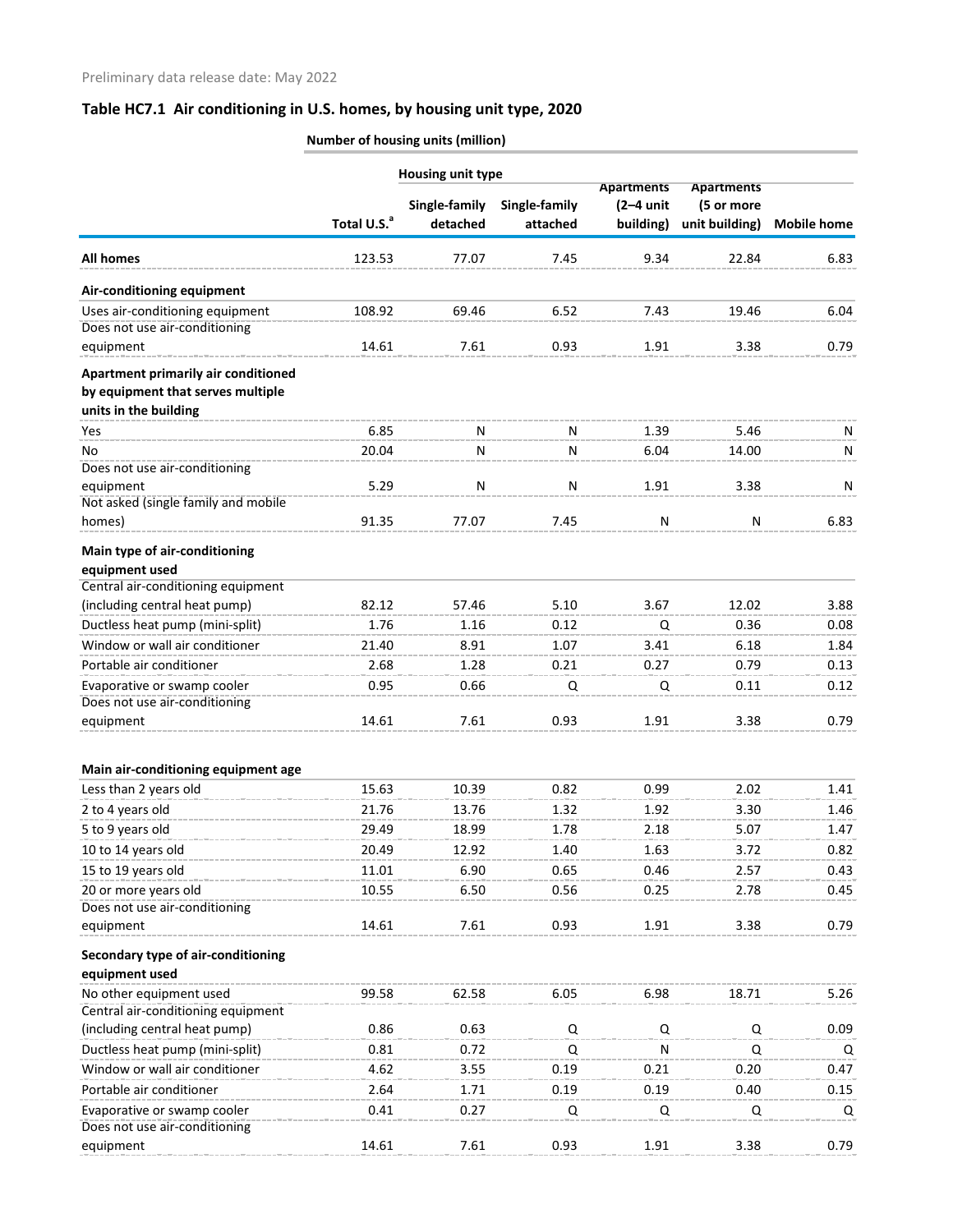**Number of housing units (million)**

|                                     |                         | <b>Housing unit type</b> |                   |                   |                |                    |
|-------------------------------------|-------------------------|--------------------------|-------------------|-------------------|----------------|--------------------|
|                                     |                         |                          | <b>Apartments</b> | <b>Apartments</b> |                |                    |
|                                     |                         | Single-family            | Single-family     | $(2-4$ unit       | (5 or more     |                    |
|                                     | Total U.S. <sup>a</sup> | detached                 | attached          | building)         | unit building) | <b>Mobile home</b> |
| All homes                           | 123.53                  | 77.07                    | 7.45              | 9.34              | 22.84          | 6.83               |
| Number of ductless heat pump        |                         |                          |                   |                   |                |                    |
| indoor units                        |                         |                          |                   |                   |                |                    |
| One                                 | 1.21                    | 0.91                     | 0.04              | Q                 | 0.17           | Q                  |
| Two                                 | 0.64                    | 0.45                     | Q                 | Q                 | 0.11           | Q                  |
| Three                               | 0.32                    | 0.19                     | Q                 | Q                 | Q              | Q                  |
| Four or more                        | 0.41                    | 0.33                     | Q                 | N                 | Q              | Q                  |
| Does not use a ductless heat pump   | 106.35                  | 67.58                    | 6.37              | 7.38              | 19.09          | 5.92               |
| Does not use air-conditioning       |                         |                          |                   |                   |                |                    |
| equipment                           | 14.61                   | 7.61                     | 0.93              | 1.91              | 3.38           | 0.79               |
| Number of window or wall air        |                         |                          |                   |                   |                |                    |
| conditioners used                   |                         |                          |                   |                   |                |                    |
| One                                 | 11.89                   | 5.16                     | 0.47              | 1.57              | 3.82           | 0.86               |
| Two                                 | 8.24                    | 3.80                     | 0.41              | 1.29              | 1.86           | 0.88               |
| Three                               | 3.72                    | 1.98                     | 0.27              | 0.48              | 0.61           | 0.39               |
| Four or more                        | 2.18                    | 1.52                     | 0.12              | 0.27              | 0.09           | 0.18               |
| Does not use window or wall air     |                         |                          |                   |                   |                |                    |
| conditioners                        | 82.89                   | 57.00                    | 5.26              | 3.82              | 13.08          | 3.73               |
| Does not use air-conditioning       |                         |                          |                   |                   |                |                    |
| equipment                           | 14.61                   | 7.61                     | 0.93              | 1.91              | 3.38           | 0.79               |
| Number of portable air conditioners |                         |                          |                   |                   |                |                    |
| used                                |                         |                          |                   |                   |                |                    |
| One                                 | 3.64                    | 2.05                     | 0.25              | 0.28              | 0.91           | 0.15               |
| Two                                 | 1.28                    | 0.65                     | 0.12              | 0.14              | 0.26           | 0.11               |
| Three                               | 0.29                    | 0.22                     | Q                 | Q                 | Q              | N                  |
| Four or more                        | 0.10                    | 0.08                     | Q                 | N                 | N              | Q                  |
| Does not use portable air           |                         |                          |                   |                   |                |                    |
| conditioners                        | 103.60                  | 66.47                    | 6.13              | 6.98              | 18.27          | 5.77               |
| Does not use air-conditioning       |                         |                          |                   |                   |                |                    |
| equipment                           | 14.61                   | 7.61                     | 0.93              | 1.91              | 3.38           | 0.79               |
| Has thermostat                      |                         |                          |                   |                   |                |                    |
| Yes                                 | 109.35                  | 72.46                    | 6.83              | 7.28              | 17.21          | 5.57               |
| Smart or internet-connected         |                         |                          |                   |                   |                |                    |
| thermostat                          | 12.78                   | 10.58                    | 0.68              | 0.32              | 0.94           | 0.26               |
| Programmable thermostat             | 52.49                   | 37.23                    | 3.50              | 2.85              | 6.52           | 2.38               |
| Non-programmable thermostat         | 44.08                   | 24.65                    | 2.64              | 4.10              | 9.75           | 2.93               |
| No                                  | 12.73                   | 4.04                     | 0.53              | 1.85              | 5.09           | 1.22               |
| Does not use heating or air-        |                         |                          |                   |                   |                |                    |
| conditioning equipment              | 1.45                    | 0.56                     | 0.09              | 0.21              | 0.54           | Q                  |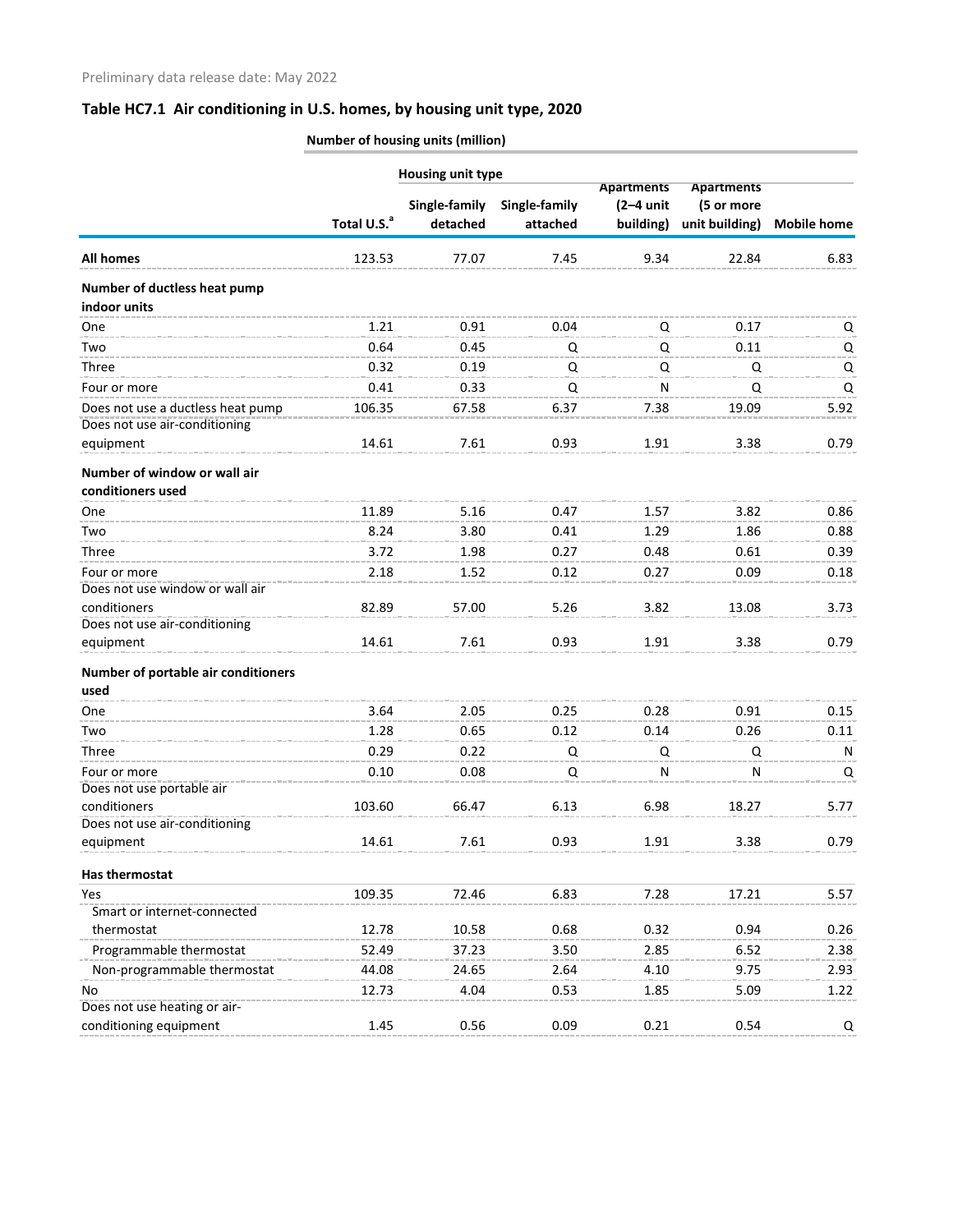|                                      |                         | $\frac{1}{2}$     |               |                   |                   |                    |
|--------------------------------------|-------------------------|-------------------|---------------|-------------------|-------------------|--------------------|
|                                      |                         | Housing unit type |               |                   |                   |                    |
|                                      |                         |                   |               | <b>Apartments</b> | <b>Apartments</b> |                    |
|                                      |                         | Single-family     | Single-family | $(2-4$ unit       | (5 or more        |                    |
|                                      | Total U.S. <sup>a</sup> | detached          | attached      | building)         | unit building)    | <b>Mobile home</b> |
| <b>All homes</b>                     | 123.53                  | 77.07             | 7.45          | 9.34              | 22.84             | 6.83               |
| Air-conditioning equipment control   |                         |                   |               |                   |                   |                    |
| Sets one temperature and leaves it   |                         |                   |               |                   |                   |                    |
| there most of the time               | 45.50                   | 29.81             | 2.74          | 2.75              | 7.21              | 2.99               |
| Manually adjusts the temperature     | 25.20                   | 15.16             | 1.60          | 1.82              | 5.25              | 1.36               |
| Programmable or smart thermostat     |                         |                   |               |                   |                   |                    |
| automatically adjusts the            |                         |                   |               |                   |                   |                    |
| temperature                          | 16.59                   | 13.76             | 0.91          | 0.37              | 1.13              | 0.41               |
| Turns equipment on or off as needed  | 18.56                   | 9.51              | 1.11          | 2.06              | 4.78              | 1.09               |
| Household does not have control over |                         |                   |               |                   |                   |                    |
| the air-conditioning equipment       | 3.04                    | 1.19              | 0.15          | 0.42              | 1.09              | 0.19               |
| Controls air-conditioning equipment  |                         |                   |               |                   |                   |                    |
| some other way                       | Q                       | Q                 | N             | Q                 | N                 | N                  |
| Does not use air-conditioning        |                         |                   |               |                   |                   |                    |
| equipment                            | 14.61                   | 7.61              | 0.93          | 1.91              | 3.38              | 0.79               |
| Summer indoor daytime                |                         |                   |               |                   |                   |                    |
| temperature when someone is home     |                         |                   |               |                   |                   |                    |
| 69 degrees or less                   | 22.99                   | 12.26             | 1.57          | 2.55              | 5.14              | 1.47               |
| 70 degrees                           | 18.41                   | 11.17             | 1.06          | 1.39              | 3.57              | 1.22               |
| 71 to 73 degrees                     | 23.68                   | 16.40             | 1.38          | 1.35              | 3.54              | 1.00               |
| 74 to 76 degrees                     | 27.09                   | 18.21             | 1.59          | 1.21              | 4.87              | 1.22               |
| 77 to 79 degrees                     | 11.68                   | 8.53              | 0.63          | 0.43              | 1.46              | 0.62               |
| 80 degrees or more                   | 5.07                    | 2.89              | 0.29          | 0.50              | 0.87              | 0.52               |
| Does not use air-conditioning        |                         |                   |               |                   |                   |                    |
| equipment                            | 14.61                   | 7.61              | 0.93          | 1.91              | 3.38              | 0.79               |
| Summer indoor daytime                |                         |                   |               |                   |                   |                    |
| temperature when no one is home      |                         |                   |               |                   |                   |                    |
| 69 degrees or less                   | 18.96                   | 10.35             | 1.24          | 1.96              | 4.05              | 1.35               |
| 70 degrees                           | 14.13                   | 8.45              | 0.80          | 1.06              | 2.86              | 0.97               |
| 71 to 73 degrees                     | 17.00                   | 11.71             | 1.03          | 0.93              | 2.47              | 0.87               |
| 74 to 76 degrees                     | 27.10                   | 18.06             | 1.66          | 1.39              | 4.81              | 1.18               |
| 77 to 79 degrees                     | 15.04                   | 10.74             | 0.85          | 0.57              | 2.17              | 0.70               |
| 80 degrees or more                   | 16.69                   | 10.16             | 0.95          | 1.52              | 3.08              | 0.98               |
| Does not use air-conditioning        |                         |                   |               |                   |                   |                    |
| equipment                            | 14.61                   | 7.61              | 0.93          | 1.91              | 3.38              | 0.79               |

**Number of housing units (million)**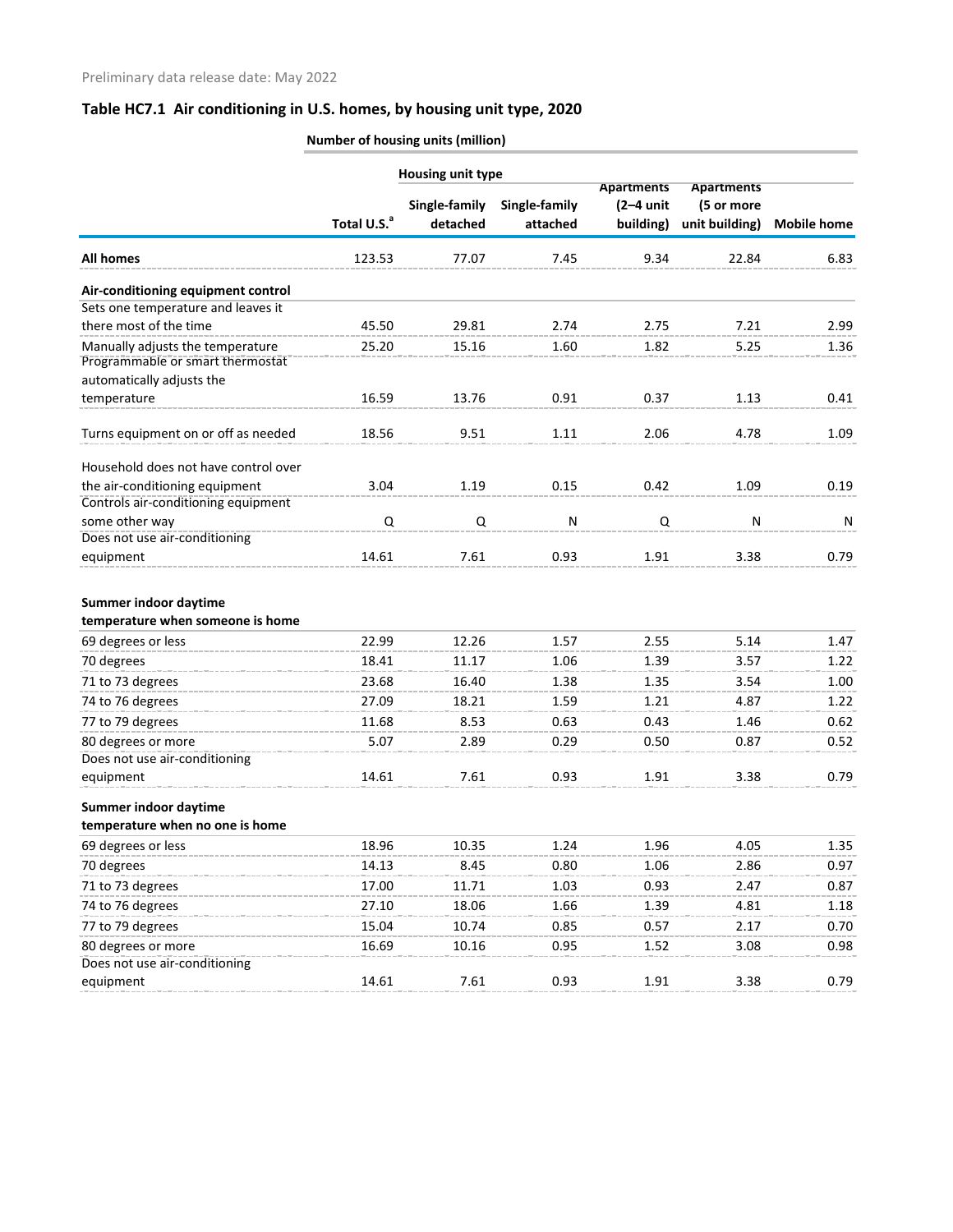**Number of housing units (million)**

|                                      |                         | <b>Housing unit type</b>  |                           |                                               |                                                   |                    |
|--------------------------------------|-------------------------|---------------------------|---------------------------|-----------------------------------------------|---------------------------------------------------|--------------------|
|                                      | Total U.S. <sup>a</sup> | Single-family<br>detached | Single-family<br>attached | <b>Apartments</b><br>$(2-4$ unit<br>building) | <b>Apartments</b><br>(5 or more<br>unit building) | <b>Mobile home</b> |
| <b>All homes</b>                     | 123.53                  | 77.07                     | 7.45                      | 9.34                                          | 22.84                                             | 6.83               |
| Summer indoor temperature at night   |                         |                           |                           |                                               |                                                   |                    |
| 69 degrees or less                   | 30.19                   | 17.25                     | 1.96                      | 2.92                                          | 6.22                                              | 1.85               |
| 70 degrees                           | 19.70                   | 12.06                     | 1.16                      | 1.26                                          | 3.91                                              | 1.32               |
| 71 to 73 degrees                     | 22.74                   | 15.55                     | 1.34                      | 1.34                                          | 3.51                                              | 0.99               |
| 74 to 76 degrees                     | 23.06                   | 15.37                     | 1.33                      | 1.28                                          | 4.04                                              | 1.04               |
| 77 to 79 degrees                     | 9.07                    | 6.65                      | 0.45                      | 0.29                                          | 1.13                                              | 0.55               |
| 80 degrees or more                   | 4.15                    | 2.58                      | 0.28                      | 0.34                                          | 0.65                                              | 0.30               |
| Does not use air-conditioning        |                         |                           |                           |                                               |                                                   |                    |
| equipment                            | 14.61                   | 7.61                      | 0.93                      | 1.91                                          | 3.38                                              | 0.79               |
| <b>Air-conditioned basement</b>      |                         |                           |                           |                                               |                                                   |                    |
| Yes                                  | 17.18                   | 15.87                     | 1.31                      | N                                             | N                                                 | N                  |
| No                                   | 16.26                   | 14.98                     | 1.29                      | N                                             | N                                                 | N                  |
| Not asked (air-conditioned homes     |                         |                           |                           |                                               |                                                   |                    |
| with no basement)                    | 42.54                   | 38.61                     | 3.93                      | ${\sf N}$                                     | N                                                 | N                  |
| Not asked (un-air-conditioned homes, |                         |                           |                           |                                               |                                                   |                    |
| apartments, and mobile homes)        | 47.55                   | 7.61                      | 0.93                      | 9.34                                          | 22.84                                             | 6.83               |
| <b>Air-conditioned attic</b>         |                         |                           |                           |                                               |                                                   |                    |
| Yes                                  | 2.22                    | 2.02                      | 0.20                      | N                                             | N                                                 | N                  |
| No                                   | 49.78                   | 46.82                     | 2.97                      | N                                             | N                                                 | N                  |
| Not asked (air-conditioned homes     |                         |                           |                           |                                               |                                                   |                    |
| with no attic)                       | 23.97                   | 20.62                     | 3.35                      | N                                             | N                                                 | N                  |
| Not asked (un-air-conditioned homes, |                         |                           |                           |                                               |                                                   |                    |
| apartments, and mobile homes)        | 47.55                   | 7.61                      | 0.93                      | 9.34                                          | 22.84                                             | 6.83               |
| Air-conditioned attached garage      |                         |                           |                           |                                               |                                                   |                    |
| Yes                                  | 1.64                    | 1.59                      | 0.06                      | N                                             | N                                                 | N                  |
| No                                   | 45.97                   | 42.80                     | 3.17                      | N                                             | N                                                 | N                  |
| Not asked (air-conditioned homes     |                         |                           |                           |                                               |                                                   |                    |
| with no attached garage)             | 28.37                   | 25.08                     | 3.29                      | ${\sf N}$                                     | N                                                 | N                  |
| Not asked (un-air-conditioned homes, |                         |                           |                           |                                               |                                                   |                    |
| apartments, and mobile homes)        | 47.55                   | 7.61                      | 0.93                      | 9.34                                          | 22.84                                             | 6.83               |
| Dehumidifier usage                   |                         |                           |                           |                                               |                                                   |                    |
| Uses a dehumidifier                  | 20.53                   | 17.37                     | 1.09                      | 0.71                                          | 0.89                                              | 0.45               |
| Uses only occasionally               | 2.95                    | 2.20                      | 0.19                      | 0.21                                          | 0.22                                              | 0.12               |
| Uses only during summer months       | 8.30                    | 7.29                      | 0.43                      | 0.21                                          | 0.28                                              | 0.10               |
| Uses about half of the year          | 3.14                    | 2.64                      | 0.17                      | 0.11                                          | 0.11                                              | 0.11               |
| Uses all or almost all of the year   | 6.11                    | 5.22                      | 0.30                      | 0.19                                          | 0.28                                              | 0.12               |
| Does not use a dehumidifier          | 103.00                  | 59.69                     | 6.36                      | 8.63                                          | 21.94                                             | 6.38               |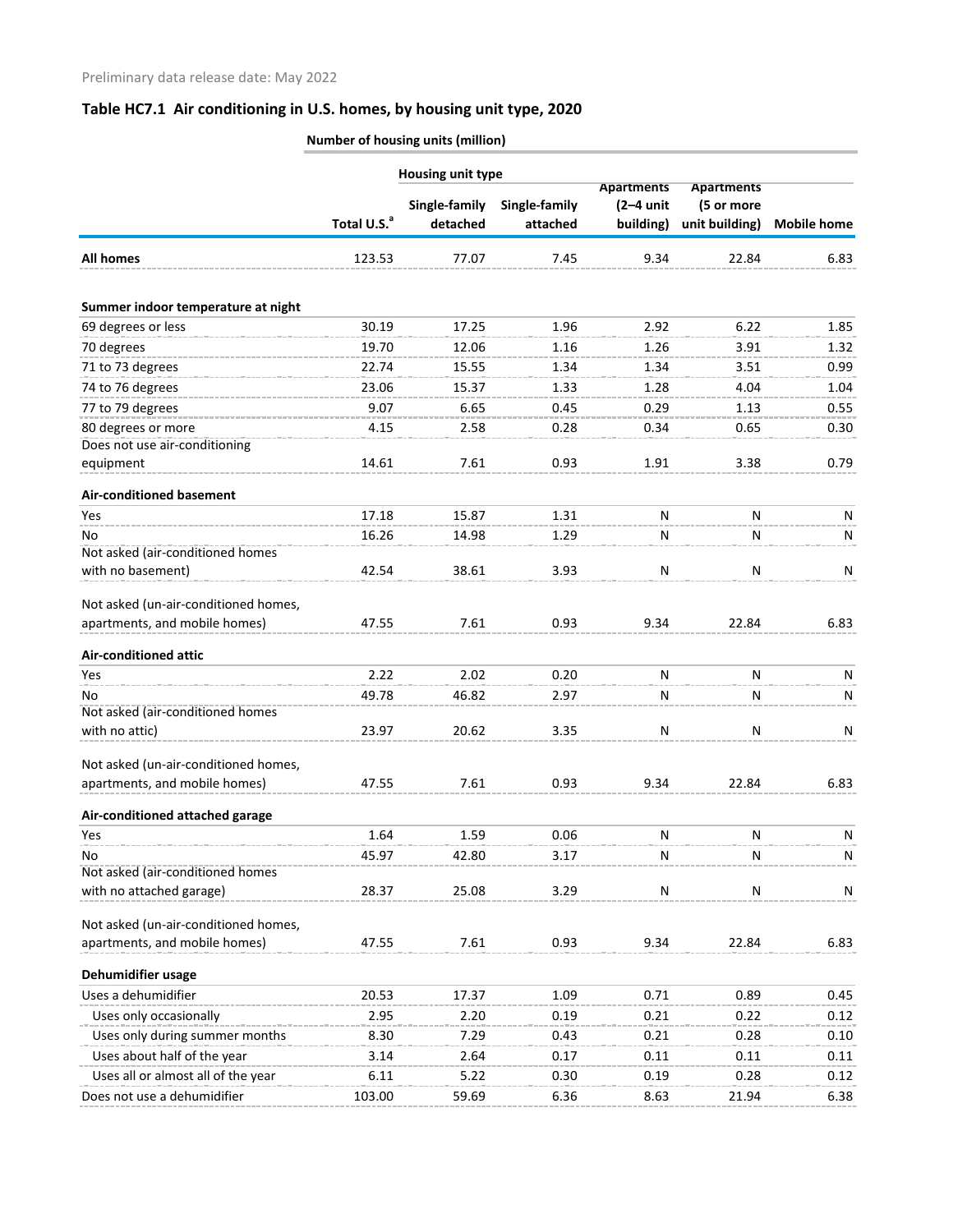|                                             |                         | <b>Housing unit type</b>  |                           |                                               |                                                   |                    |
|---------------------------------------------|-------------------------|---------------------------|---------------------------|-----------------------------------------------|---------------------------------------------------|--------------------|
|                                             | Total U.S. <sup>a</sup> | Single-family<br>detached | Single-family<br>attached | <b>Apartments</b><br>$(2-4$ unit<br>building) | <b>Apartments</b><br>(5 or more<br>unit building) | <b>Mobile home</b> |
| All homes                                   | 123.53                  | 77.07                     | 7.45                      | 9.34                                          | 22.84                                             | 6.83               |
| Fan types used (more than one may<br>apply) |                         |                           |                           |                                               |                                                   |                    |
| Ceiling fans                                | 89.45                   | 63.52                     | 5.20                      | 4.64                                          | 11.15                                             | 4.95               |
| Floor or window fans                        | 54.39                   | 33.41                     | 3.19                      | 4.60                                          | 9.63                                              | 3.56               |
| Whole house fans                            | 7.99                    | 7.30                      | 0.69                      | N                                             | N                                                 | N                  |
| Attic fans                                  | 10.72                   | 10.25                     | 0.47                      | N                                             | N                                                 | N                  |
| Number of ceiling fans used                 |                         |                           |                           |                                               |                                                   |                    |
| 0                                           | 34.08                   | 13.55                     | 2.25                      | 4.70                                          | 11.68                                             | 1.88               |
| 1                                           | 19.94                   | 9.94                      | 1.32                      | 1.98                                          | 5.21                                              | 1.49               |
| 2                                           | 19.42                   | 11.57                     | 1.45                      | 1.39                                          | 3.50                                              | 1.51               |
| 3                                           | 16.02                   | 11.20                     | 1.11                      | 0.88                                          | 1.87                                              | 0.96               |
| 4 or more                                   | 34.07                   | 30.81                     | 1.31                      | 0.39                                          | 0.57                                              | 0.99               |
| Most used ceiling fan usage                 |                         |                           |                           |                                               |                                                   |                    |
| Uses a ceiling fan                          | 89.45                   | 63.52                     | 5.20                      | 4.64                                          | 11.15                                             | 4.95               |
| Uses only occasionally                      | 28.83                   | 19.44                     | 1.77                      | 1.78                                          | 4.13                                              | 1.71               |
| Uses only during summer months              | 22.13                   | 16.30                     | 1.40                      | 1.05                                          | 2.32                                              | 1.06               |
| Uses about half of the year                 | 9.56                    | 7.20                      | 0.55                      | 0.46                                          | 0.82                                              | 0.52               |
| Uses all or almost all of the year          | 28.92                   | 20.56                     | 1.48                      | 1.34                                          | 3.88                                              | 1.65               |
| Does not use a ceiling fan                  | 34.08                   | 13.55                     | 2.25                      | 4.70                                          | 11.68                                             | 1.88               |
| Number of floor or window fans<br>used      |                         |                           |                           |                                               |                                                   |                    |
| 0                                           | 69.14                   | 43.66                     | 4.26                      | 4.74                                          | 13.21                                             | 3.27               |
| 1                                           | 24.53                   | 14.07                     | 1.48                      | 2.08                                          | 5.44                                              | 1.46               |
| 2                                           | 18.85                   | 11.68                     | 1.02                      | 1.67                                          | 3.12                                              | 1.35               |
| 3                                           | 7.04                    | 4.75                      | 0.46                      | 0.57                                          | 0.80                                              | 0.45               |
| 4 or more                                   | 3.96                    | 2.90                      | 0.22                      | 0.28                                          | 0.26                                              | 0.30               |
|                                             |                         |                           |                           |                                               |                                                   |                    |

**Number of housing units (million)**

Source: U.S. Energy Information Administration, Office of Energy Demand and Integrated Statistics, Form EIA-457A of the *2020 Residential Energy Consumption Survey*

Notes: Because of rounding, data may not sum to totals. See RECS Terminology for the definitions of terms used in these tables.

<sup>a</sup> Total U.S. includes all primary occupied housing units in the 50 states and the District of Columbia. Vacant housing units, seasonal units, second homes, military houses, and group quarters are excluded.

Q = Data withheld because either the relative standard error (RSE) was greater than 50% or fewer than 10 households were in the reporting sample. N = No households in reporting sample.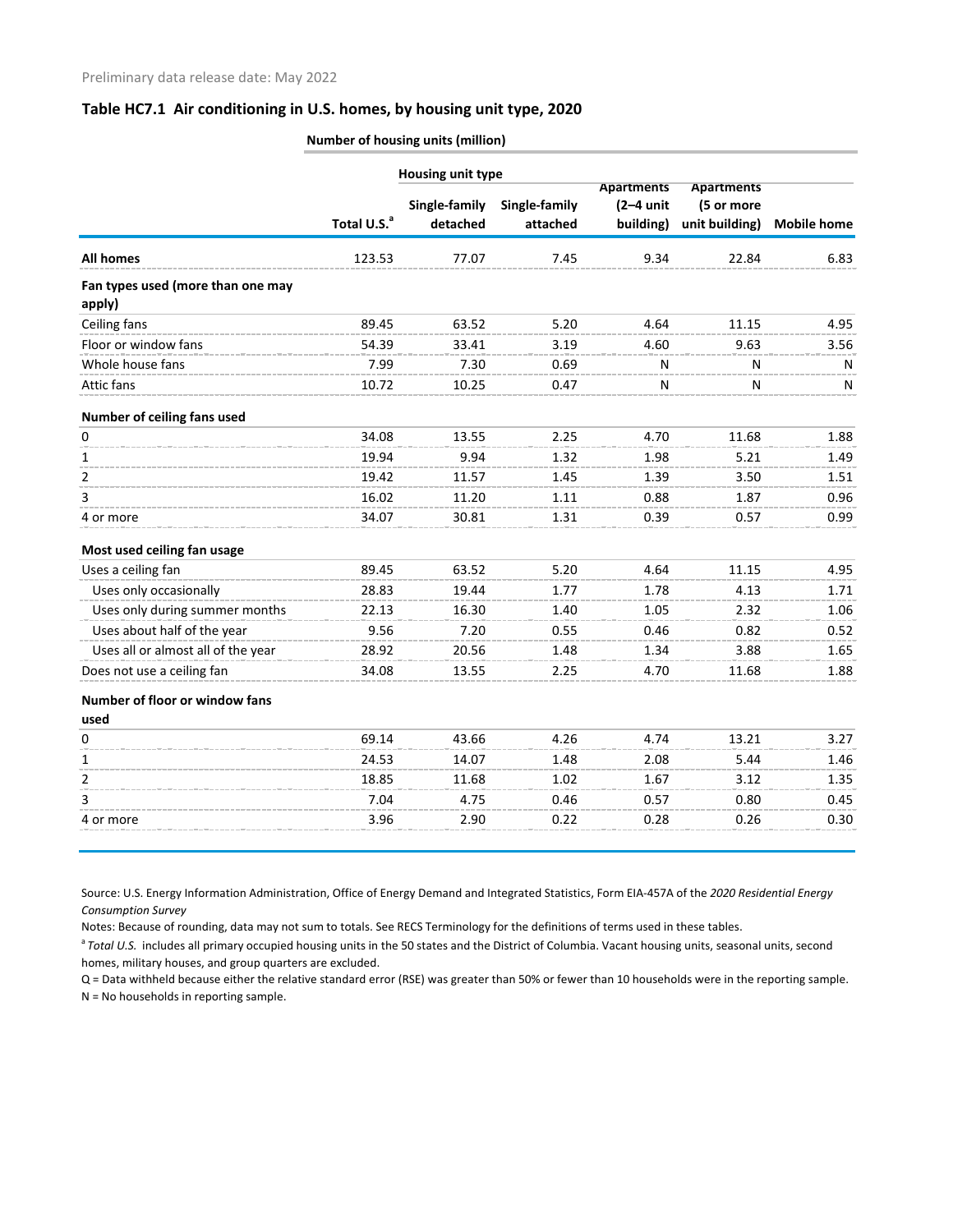|                                     |                         | <b>Housing unit type</b>  |                           |                                               |                                                   |                    |
|-------------------------------------|-------------------------|---------------------------|---------------------------|-----------------------------------------------|---------------------------------------------------|--------------------|
|                                     | Total U.S. <sup>a</sup> | Single-family<br>detached | Single-family<br>attached | <b>Apartments</b><br>$(2-4$ unit<br>building) | <b>Apartments</b><br>(5 or more<br>unit building) | <b>Mobile home</b> |
|                                     |                         |                           |                           |                                               |                                                   |                    |
| <b>All homes</b>                    | 0.00                    | 0.00                      | 0.00                      | 0.00                                          | 0.00                                              | 0.00               |
| Air-conditioning equipment          |                         |                           |                           |                                               |                                                   |                    |
| Uses air-conditioning equipment     | 0.36                    | 0.38                      | 1.02                      | 1.70                                          | 0.92                                              | 1.22               |
| Does not use air-conditioning       |                         |                           |                           |                                               |                                                   |                    |
| equipment                           | 2.70                    | 3.44                      | 7.12                      | 6.61                                          | 5.29                                              | 9.38               |
| Apartment primarily air conditioned |                         |                           |                           |                                               |                                                   |                    |
| by equipment that serves multiple   |                         |                           |                           |                                               |                                                   |                    |
| units in the building               |                         |                           |                           |                                               |                                                   |                    |
| Yes                                 | 4.12                    | 0.00                      | 0.00                      | 8.87                                          | 4.32                                              | 0.00               |
| No                                  | 1.64                    | 0.00                      | 0.00                      | 2.64                                          | 1.97                                              | 0.00               |
| Does not use air-conditioning       |                         |                           |                           |                                               |                                                   |                    |
| equipment                           | 3.88                    | 0.00                      | 0.00                      | 6.61                                          | 5.29                                              | 0.00               |
| Not asked (single family and mobile |                         |                           |                           |                                               |                                                   |                    |
| homes)                              | 0.00                    | 0.00                      | 0.00                      | 0.00                                          | 0.00                                              | 0.00               |
| Main type of air-conditioning       |                         |                           |                           |                                               |                                                   |                    |
| equipment used                      |                         |                           |                           |                                               |                                                   |                    |
| Central air-conditioning equipment  |                         |                           |                           |                                               |                                                   |                    |
| (including central heat pump)       | 0.57                    | 0.54                      | 1.99                      | 3.54                                          | 1.98                                              | 3.28               |
| Ductless heat pump (mini-split)     | 6.82                    | 7.31                      | 23.68                     | 42.72                                         | 16.87                                             | 32.76              |
| Window or wall air conditioner      | 2.05                    | 2.82                      | 6.97                      | 4.36                                          | 3.62                                              | 6.36               |
| Portable air conditioner            | 5.77                    | 7.66                      | 18.49                     | 17.29                                         | 12.62                                             | 25.09              |
| Evaporative or swamp cooler         | 8.39                    | 9.70                      | 41.16                     | 42.21                                         | 30.17                                             | 19.57              |
| Does not use air-conditioning       |                         |                           |                           |                                               |                                                   |                    |
| equipment                           | 2.70                    | 3.44                      | 7.12                      | 6.61                                          | 5.29                                              | 9.38               |
|                                     |                         |                           |                           |                                               |                                                   |                    |
| Main air-conditioning equipment age |                         |                           |                           |                                               |                                                   |                    |
| Less than 2 years old               | 2.46                    | 3.08                      | 8.75                      | 9.36                                          | 7.20                                              | 7.33               |
| 2 to 4 years old                    | 1.90                    | 2.64                      | 6.40                      | 8.27                                          | 4.73                                              | 6.50               |
| 5 to 9 years old                    | 1.35                    | 1.57                      | 4.88                      | 6.21                                          | 4.29                                              | 7.72               |
| 10 to 14 years old                  | 1.99                    | 2.34                      | 6.96                      | 8.42                                          | 5.15                                              | 9.44               |
| 15 to 19 years old                  | 2.71                    | 3.51                      | 9.65                      | 13.75                                         | 5.34                                              | 11.80              |
| 20 or more years old                | 3.06                    | 3.43                      | 10.04                     | 25.26                                         | 5.86                                              | 12.31              |
| Does not use air-conditioning       |                         |                           |                           |                                               |                                                   |                    |
| equipment                           | 2.70                    | 3.44                      | 7.12                      | 6.61                                          | 5.29                                              | 9.38               |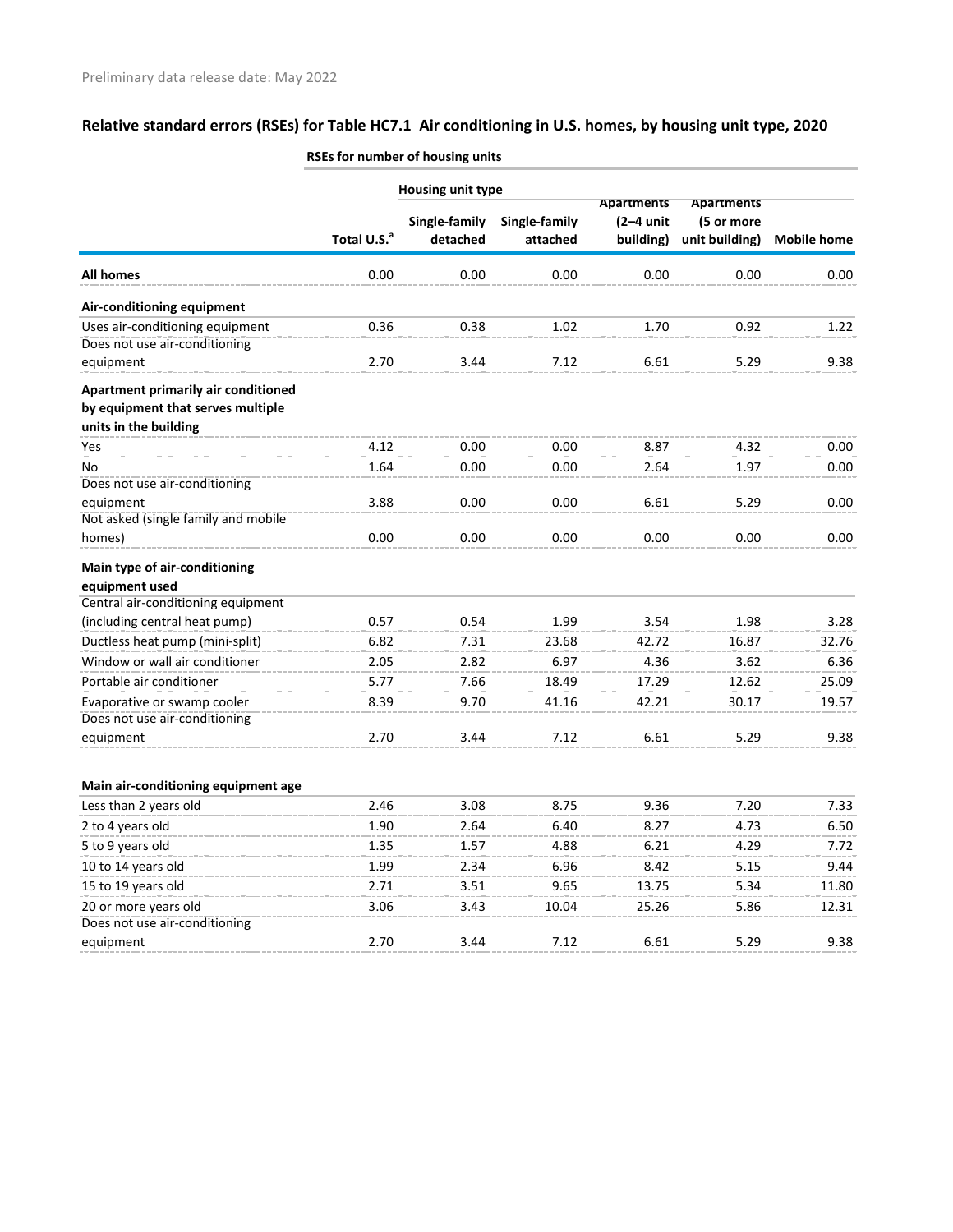|                                                      |                         | <b>Housing unit type</b> |               |                   |                   |                    |
|------------------------------------------------------|-------------------------|--------------------------|---------------|-------------------|-------------------|--------------------|
|                                                      |                         |                          |               | <b>Apartments</b> | <b>Apartments</b> |                    |
|                                                      |                         | Single-family            | Single-family | $(2-4$ unit       | (5 or more        |                    |
|                                                      | Total U.S. <sup>a</sup> | detached                 | attached      | building)         | unit building)    | <b>Mobile home</b> |
| <b>All homes</b>                                     | 0.00                    | 0.00                     | 0.00          | 0.00              | 0.00              | 0.00               |
| Secondary type of air-conditioning<br>equipment used |                         |                          |               |                   |                   |                    |
| No other equipment used                              | 0.48                    | 0.57                     | 1.45          | 1.83              | 1.02              | 1.71               |
| Central air-conditioning equipment                   |                         |                          |               |                   |                   |                    |
| (including central heat pump)                        | 9.79                    | 10.10                    | 44.23         | 50.27             | 38.85             | 27.32              |
| Ductless heat pump (mini-split)                      | 10.68                   | 11.73                    | 38.78         | 0.00              | 100.96            | 52.48              |
| Window or wall air conditioner                       | 4.16                    | 4.66                     | 20.42         | 24.82             | 24.36             | 13.52              |
| Portable air conditioner                             | 5.52                    | 5.64                     | 17.66         | 22.74             | 20.14             | 25.74              |
| Evaporative or swamp cooler                          | 15.63                   | 18.59                    | 48.68         | 70.93             | 46.08             | 45.36              |
| Does not use air-conditioning                        |                         |                          |               |                   |                   |                    |
| equipment                                            | 2.70                    | 3.44                     | 7.12          | 6.61              | 5.29              | 9.38               |
| Number of ductless heat pump<br>indoor units         |                         |                          |               |                   |                   |                    |
| One                                                  | 9.21                    | 9.08                     | 40.04         | 100.40            | 29.17             | 38.03              |
| Two                                                  | 10.49                   | 12.41                    | 43.23         | 65.19             | 32.93             | 56.20              |
| Three                                                | 16.59                   | 19.64                    | 41.65         | 70.11             | 35.65             | 101.11             |
| Four or more                                         | 13.67                   | 15.25                    | 42.43         | 0.00              | 70.83             | 71.62              |
| Does not use a ductless heat pump                    | 0.38                    | 0.41                     | 1.11          | 1.68              | 0.99              | 1.35               |
| Does not use air-conditioning                        |                         |                          |               |                   |                   |                    |
| equipment                                            | 2.70                    | 3.44                     | 7.12          | 6.61              | 5.29              | 9.38               |
| Number of window or wall air                         |                         |                          |               |                   |                   |                    |
| conditioners used                                    |                         |                          |               |                   |                   |                    |
| One                                                  | 2.63                    | 3.37                     | 12.03         | 8.67              | 4.85              | 7.92               |
| Two                                                  | 3.21                    | 4.12                     | 12.96         | 8.00              | 7.82              | 10.62              |
| Three                                                | 4.52                    | 5.87                     | 13.77         | 14.19             | 13.69             | 14.50              |
| Four or more                                         | 6.10                    | 6.37                     | 25.61         | 22.47             | 34.08             | 21.72              |
| Does not use window or wall air                      |                         |                          |               |                   |                   |                    |
| conditioners                                         | 0.58                    | 0.59                     | 2.04          | 3.39              | 1.90              | 3.31               |
| Does not use air-conditioning                        |                         |                          |               |                   |                   |                    |
| equipment                                            | 2.70                    | 3.44                     | 7.12          | 6.61              | 5.29              | 9.38               |
| Number of portable air conditioners<br>used          |                         |                          |               |                   |                   |                    |
| One                                                  | 4.80                    | 7.01                     | 13.76         | 19.02             | 10.31             | 27.54              |
| Two                                                  | 9.08                    | 10.69                    | 21.72         | 27.54             | 22.05             | 25.35              |
| Three                                                | 15.80                   | 18.97                    | 65.40         | 51.92             | 73.13             | 0.00               |
| Four or more                                         | 23.68                   | 24.59                    | 101.29        | 0.00              | 0.00              | 61.63              |
| Does not use portable air                            |                         |                          |               |                   |                   |                    |
| conditioners                                         | 0.43                    | 0.45                     | 1.27          | 1.92              | 1.01              | 1.52               |
| Does not use air-conditioning                        |                         |                          |               |                   |                   |                    |
| equipment                                            | 2.70                    | 3.44                     | 7.12          | 6.61              | 5.29              | 9.38               |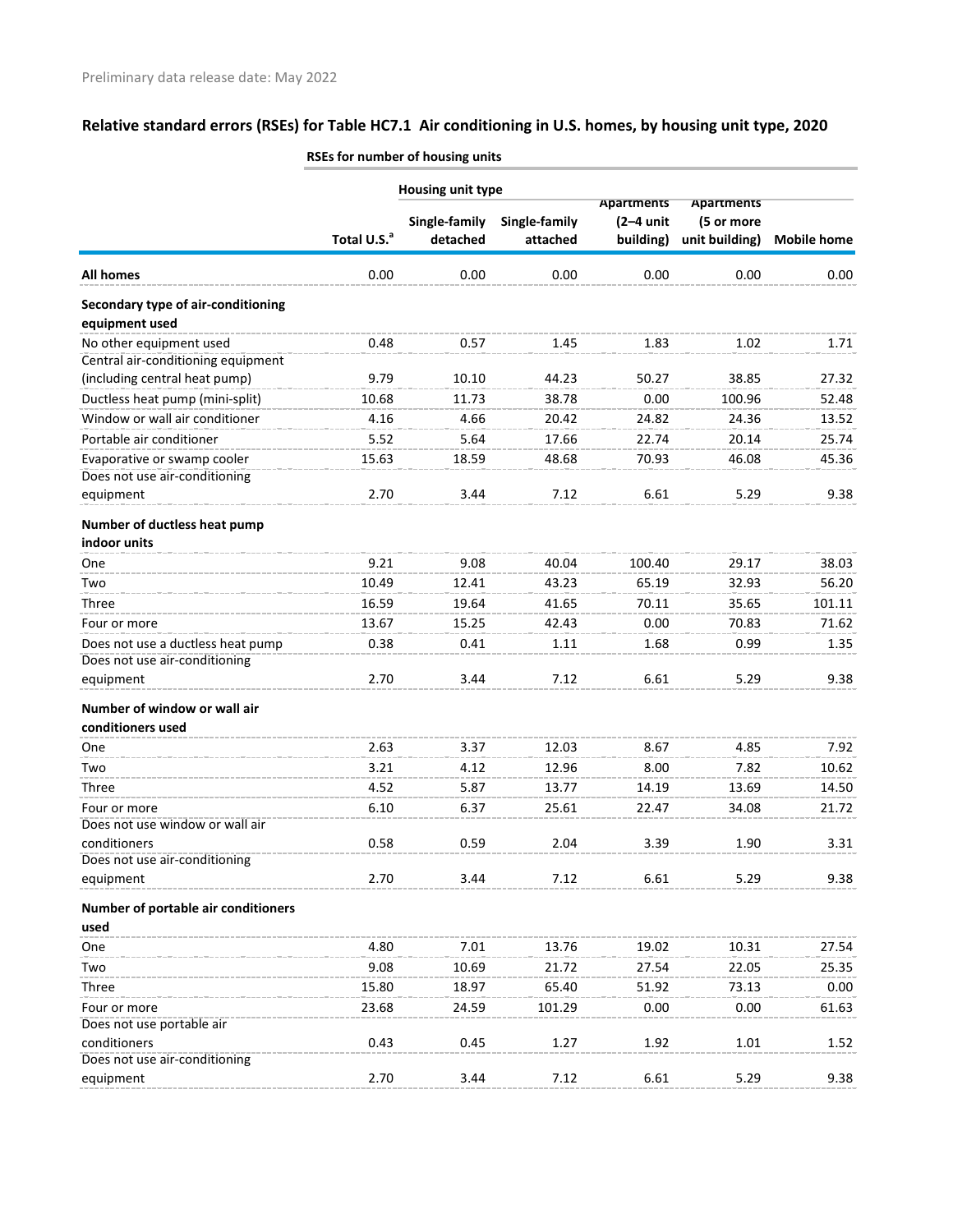|                                      |                         | <b>Housing unit type</b>  |                           |                                               |                                                   |                    |
|--------------------------------------|-------------------------|---------------------------|---------------------------|-----------------------------------------------|---------------------------------------------------|--------------------|
|                                      | Total U.S. <sup>a</sup> | Single-family<br>detached | Single-family<br>attached | <b>Apartments</b><br>$(2-4$ unit<br>building) | <b>Apartments</b><br>(5 or more<br>unit building) | <b>Mobile home</b> |
| <b>All homes</b>                     | 0.00                    | 0.00                      | 0.00                      | 0.00                                          | 0.00                                              | 0.00               |
| Has thermostat                       |                         |                           |                           |                                               |                                                   |                    |
| Yes                                  | 0.34                    | 0.29                      | 0.69                      | 1.90                                          | 1.29                                              | 1.78               |
| Smart or internet-connected          |                         |                           |                           |                                               |                                                   |                    |
| thermostat                           | 2.22                    | 2.39                      | 8.35                      | 18.03                                         | 11.90                                             | 16.60              |
| Programmable thermostat              | 0.88                    | 1.01                      | 3.22                      | 5.02                                          | 3.35                                              | 4.67               |
| Non-programmable thermostat          | 1.29                    | 1.81                      | 4.36                      | 3.56                                          | 2.36                                              | 4.28               |
| No                                   | 2.69                    | 4.95                      | 9.02                      | 7.16                                          | 4.31                                              | 8.40               |
| Does not use heating or air-         |                         |                           |                           |                                               |                                                   |                    |
| conditioning equipment               | 8.80                    | 10.45                     | 31.87                     | 26.00                                         | 14.05                                             | 50.62              |
| Air-conditioning equipment control   |                         |                           |                           |                                               |                                                   |                    |
| Sets one temperature and leaves it   |                         |                           |                           |                                               |                                                   |                    |
| there most of the time               | 1.23                    | 1.35                      | 4.28                      | 5.15                                          | 3.57                                              | 3.81               |
| Manually adjusts the temperature     | 1.60                    | 1.85                      | 5.48                      | 7.50                                          | 4.51                                              | 7.16               |
| Programmable or smart thermostat     |                         |                           |                           |                                               |                                                   |                    |
| automatically adjusts the            |                         |                           |                           |                                               |                                                   |                    |
| temperature                          | 1.72                    | 2.02                      | 6.93                      | 20.44                                         | 8.92                                              | 14.74              |
| Turns equipment on or off as needed  | 2.02                    | 2.91                      | 7.62                      | 7.77                                          | 3.64                                              | 8.63               |
| Household does not have control over |                         |                           |                           |                                               |                                                   |                    |
| the air-conditioning equipment       | 5.17                    | 7.68                      | 22.06                     | 15.38                                         | 10.33                                             | 23.40              |
| Controls air-conditioning equipment  |                         |                           |                           |                                               |                                                   |                    |
| some other way                       | 59.14                   | 74.20                     | 0.00                      | 100.75                                        | 0.00                                              | 0.00               |
| Does not use air-conditioning        |                         |                           |                           |                                               |                                                   |                    |
| equipment                            | 2.70                    | 3.44                      | 7.12                      | 6.61                                          | 5.29                                              | 9.38               |
| Summer indoor daytime                |                         |                           |                           |                                               |                                                   |                    |
| temperature when someone is home     |                         |                           |                           |                                               |                                                   |                    |
| 69 degrees or less                   | 1.60                    | 2.59                      | 5.39                      | 4.53                                          | 3.71                                              | 6.54               |
| 70 degrees                           | 2.03                    | 2.62                      | 5.85                      | 8.93                                          | 5.04                                              | 6.64               |
| 71 to 73 degrees                     | 1.51                    | 1.73                      | 5.09                      | 7.40                                          | 5.21                                              | 8.17               |
| 74 to 76 degrees                     | 1.49                    | 1.50                      | 5.08                      | 8.73                                          | 4.47                                              | 7.51               |
| 77 to 79 degrees                     | 2.57                    | 2.64                      | 8.17                      | 17.19                                         | 8.16                                              | 12.06              |
| 80 degrees or more                   | 3.78                    | 5.19                      | 15.41                     | 15.03                                         | 10.63                                             | 10.91              |
| Does not use air-conditioning        |                         |                           |                           |                                               |                                                   |                    |
| equipment                            | 2.70                    | 3.44                      | 7.12                      | 6.61                                          | 5.29                                              | 9.38               |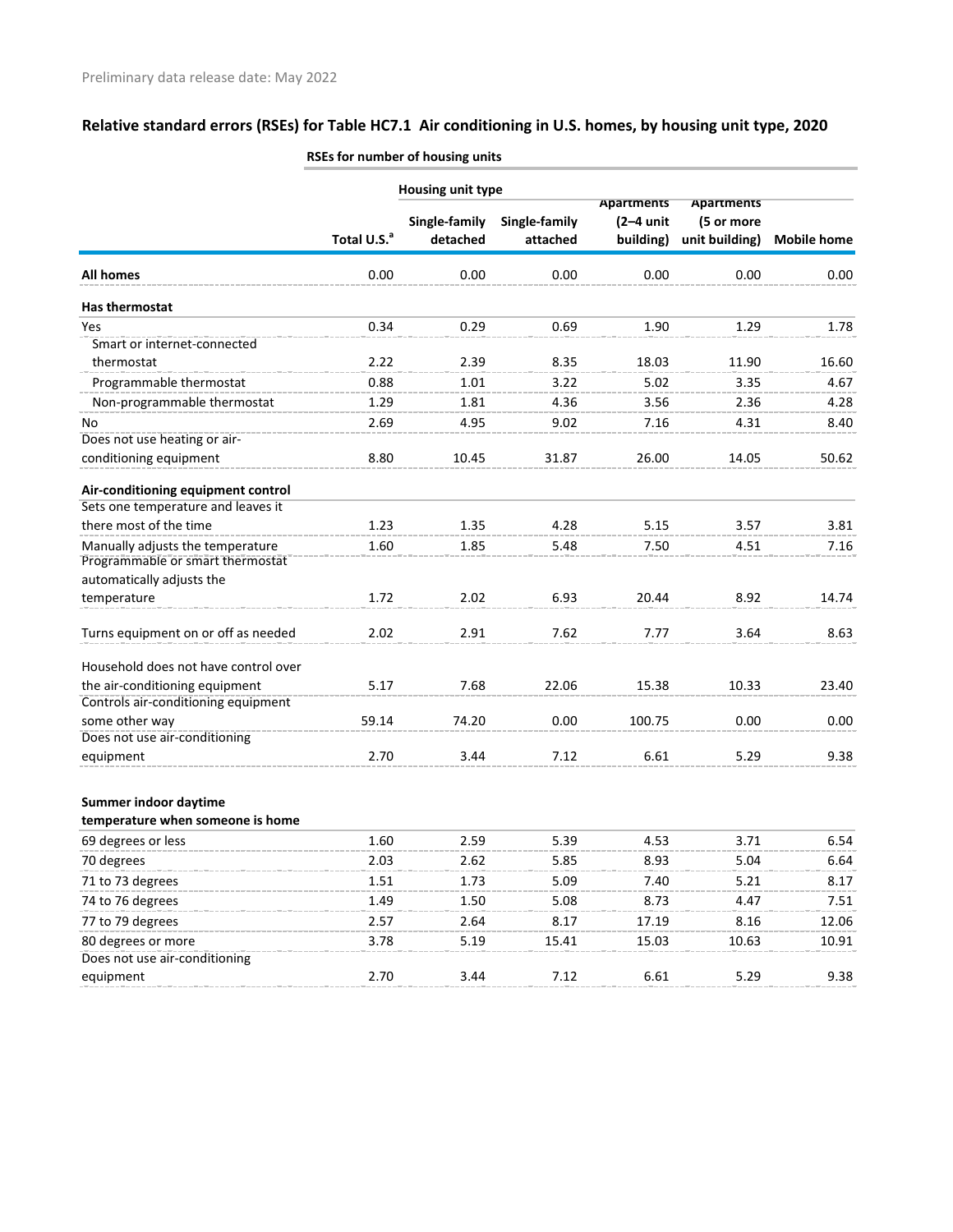|                                      | <b>Housing unit type</b> |                           |                           | Apartments               | <b>Apartments</b>            |                    |
|--------------------------------------|--------------------------|---------------------------|---------------------------|--------------------------|------------------------------|--------------------|
|                                      | Total U.S. <sup>a</sup>  | Single-family<br>detached | Single-family<br>attached | $(2-4$ unit<br>building) | (5 or more<br>unit building) | <b>Mobile home</b> |
| <b>All homes</b>                     | 0.00                     | 0.00                      | 0.00                      | 0.00                     | 0.00                         | 0.00               |
| Summer indoor daytime                |                          |                           |                           |                          |                              |                    |
| temperature when no one is home      |                          |                           |                           |                          |                              |                    |
| 69 degrees or less                   | 1.89                     | 2.69                      | 6.73                      | 6.70                     | 4.46                         | 6.46               |
| 70 degrees                           | 2.28                     | 2.91                      | 7.81                      | 10.28                    | 5.58                         | 8.60               |
| 71 to 73 degrees                     | 1.80                     | 2.02                      | 5.62                      | 9.17                     | 5.58                         | 8.40               |
| 74 to 76 degrees                     | 1.51                     | 1.83                      | 5.03                      | 6.87                     | 3.81                         | 6.85               |
| 77 to 79 degrees                     | 2.07                     | 2.51                      | 7.15                      | 14.07                    | 5.95                         | 9.20               |
| 80 degrees or more                   | 2.14                     | 2.98                      | 6.97                      | 8.04                     | 5.81                         | 7.86               |
| Does not use air-conditioning        |                          |                           |                           |                          |                              |                    |
| equipment                            | 2.70                     | 3.44                      | 7.12                      | 6.61                     | 5.29                         | 9.38               |
| Summer indoor temperature at night   |                          |                           |                           |                          |                              |                    |
| 69 degrees or less                   | 1.29                     | 1.81                      | 4.83                      | 4.22                     | 3.07                         | 5.44               |
| 70 degrees                           | 2.02                     | 2.30                      | 6.52                      | 8.64                     | 4.87                         | 6.93               |
| 71 to 73 degrees                     | 1.73                     | 1.70                      | 6.56                      | 8.54                     | 5.67                         | 10.10              |
| 74 to 76 degrees                     | 1.55                     | 1.77                      | 5.09                      | 9.77                     | 4.53                         | 8.25               |
| 77 to 79 degrees                     | 3.09                     | 3.29                      | 10.81                     | 21.92                    | 10.02                        | 11.76              |
| 80 degrees or more                   | 4.89                     | 6.02                      | 13.50                     | 16.10                    | 12.05                        | 17.85              |
| Does not use air-conditioning        |                          |                           |                           |                          |                              |                    |
| equipment                            | 2.70                     | 3.44                      | 7.12                      | 6.61                     | 5.29                         | 9.38               |
| <b>Air-conditioned basement</b>      |                          |                           |                           |                          |                              |                    |
| Yes                                  | 1.74                     | 1.82                      | 7.21                      | 0.00                     | 0.00                         | 0.00               |
| No                                   | 1.80                     | 2.01                      | 5.56                      | 0.00                     | 0.00                         | 0.00               |
| Not asked (air-conditioned homes     |                          |                           |                           |                          |                              |                    |
| with no basement)                    | 0.62                     | 0.64                      | 2.51                      | 0.00                     | 0.00                         | 0.00               |
| Not asked (un-air-conditioned homes, |                          |                           |                           |                          |                              |                    |
| apartments, and mobile homes)        | 0.58                     | 3.44                      | 7.12                      | 0.00                     | 0.00                         | 0.00               |
| <b>Air-conditioned attic</b>         |                          |                           |                           |                          |                              |                    |
| Yes                                  | 5.62                     | 5.77                      | 18.04                     | 0.00                     | 0.00                         | 0.00               |
| No                                   | 0.76                     | 0.79                      | 2.73                      | 0.00                     | 0.00                         | 0.00               |
| Not asked (air-conditioned homes     |                          |                           |                           |                          |                              |                    |
| with no attic)                       | 1.56                     | 1.70                      | 2.60                      | 0.00                     | 0.00                         | 0.00               |
| Not asked (un-air-conditioned homes, |                          |                           |                           |                          |                              |                    |
| apartments, and mobile homes)        | 0.58                     | 3.44                      | 7.12                      | 0.00                     | 0.00                         | 0.00               |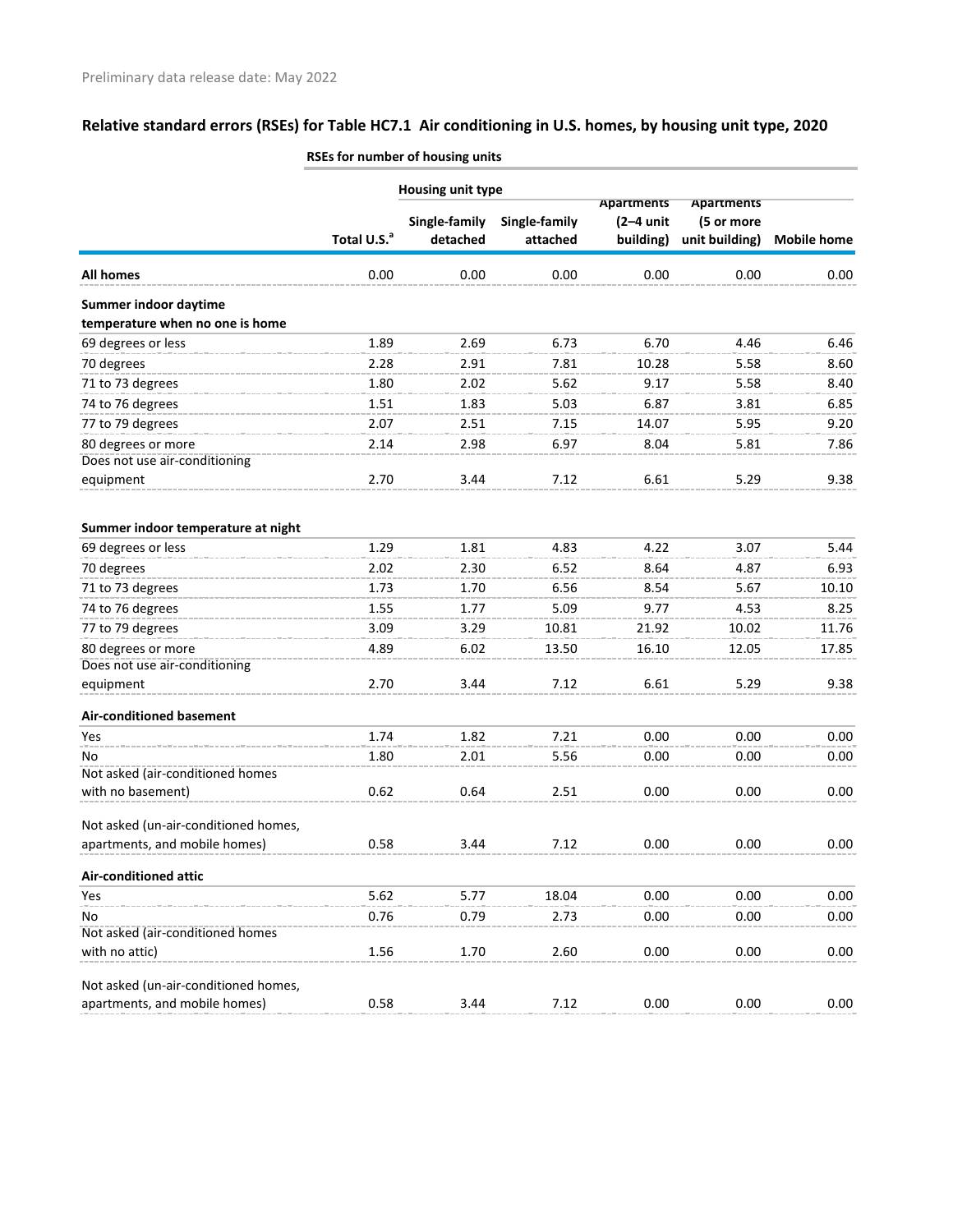|                                             |                         | Housing unit type         |                           |                          |                              |                    |
|---------------------------------------------|-------------------------|---------------------------|---------------------------|--------------------------|------------------------------|--------------------|
|                                             |                         |                           |                           | <b>Apartments</b>        | <b>Apartments</b>            |                    |
|                                             | Total U.S. <sup>a</sup> | Single-family<br>detached | Single-family<br>attached | $(2-4$ unit<br>building) | (5 or more<br>unit building) | <b>Mobile home</b> |
|                                             |                         |                           |                           |                          |                              |                    |
| All homes                                   | 0.00                    | 0.00                      | 0.00                      | 0.00                     | 0.00                         | 0.00               |
| Air-conditioned attached garage             |                         |                           |                           |                          |                              |                    |
| Yes                                         | 6.88                    | 6.79                      | 28.40                     | 0.00                     | 0.00                         | 0.00               |
| No                                          | 0.67                    | 0.77                      | 3.85                      | 0.00                     | 0.00                         | 0.00               |
| Not asked (air-conditioned homes            |                         |                           |                           |                          |                              |                    |
| with no attached garage)                    | 1.37                    | 1.59                      | 3.14                      | 0.00                     | 0.00                         | 0.00               |
| Not asked (un-air-conditioned homes,        |                         |                           |                           |                          |                              |                    |
| apartments, and mobile homes)               | 0.58                    | 3.44                      | 7.12                      | 0.00                     | 0.00                         | 0.00               |
| Dehumidifier usage                          |                         |                           |                           |                          |                              |                    |
| Uses a dehumidifier                         | 1.57                    | 1.84                      | 6.26                      | 12.03                    | 12.77                        | 15.72              |
| Uses only occasionally                      | 5.43                    | 6.21                      | 20.64                     | 25.81                    | 24.16                        | 29.67              |
| Uses only during summer months              | 2.63                    | 2.78                      | 11.40                     | 21.60                    | 18.84                        | 35.66              |
| Uses about half of the year                 | 5.38                    | 5.19                      | 17.27                     | 30.81                    | 33.75                        | 27.83              |
| Uses all or almost all of the year          | 3.33                    | 3.67                      | 12.72                     | 22.83                    | 27.55                        | 26.39              |
| Does not use a dehumidifier                 | 0.31                    | 0.54                      | 1.08                      | 1.00                     | 0.52                         | 1.11               |
|                                             |                         |                           |                           |                          |                              |                    |
| Fan types used (more than one may<br>apply) |                         |                           |                           |                          |                              |                    |
| Ceiling fans                                | 0.49                    | 0.48                      | 2.23                      | 3.77                     | 2.31                         | 2.52               |
| Floor or window fans                        | 0.71                    | 0.94                      | 2.86                      | 3.16                     | 2.39                         | 3.29               |
| Whole house fans                            | 2.75                    | 3.02                      | 11.13                     | 0.00                     | 0.00                         | 0.00               |
| Attic fans                                  | 2.19                    | 2.31                      | 10.11                     | 0.00                     | 0.00                         | 0.00               |
|                                             |                         |                           |                           |                          |                              |                    |
| Number of ceiling fans used<br>0            | 1.30                    | 2.26                      | 5.13                      | 3.72                     | 2.20                         | 6.63               |
|                                             |                         |                           |                           |                          |                              |                    |
| $\mathbf{1}$                                | 1.98                    | 2.68                      | 5.82                      | 7.50                     | 4.20                         | 7.53               |
| 2                                           | 1.63                    | 2.20                      | 5.80                      | 7.78                     | 5.31                         | 7.59               |
| 3                                           | 1.95                    | 2.24                      | 6.33                      | 11.31                    | 7.39                         | 8.08               |
| 4 or more                                   | 1.16                    | 1.11                      | 5.92                      | 19.72                    | 12.81                        | 8.81               |
| Most used ceiling fan usage                 |                         |                           |                           |                          |                              |                    |
| Uses a ceiling fan                          | 0.49                    | 0.48                      | 2.23                      | 3.77                     | 2.31                         | 2.52               |
| Uses only occasionally                      | 1.31                    | 1.59                      | 4.63                      | 7.62                     | 4.99                         | 6.76               |
| Uses only during summer months              | 1.76                    | 2.14                      | 5.40                      | 9.71                     | 7.04                         | 8.23               |
| Uses about half of the year                 | 3.28                    | 3.51                      | 9.64                      | 15.08                    | 12.94                        | 13.22              |
| Uses all or almost all of the year          | 1.36                    | 1.69                      | 5.87                      | 8.10                     | 4.73                         | 5.63               |
| Does not use a ceiling fan                  | 1.30                    | 2.26                      | 5.13                      | 3.72                     | 2.20                         | 6.63               |
| Number of floor or window fans              |                         |                           |                           |                          |                              |                    |
| used                                        |                         |                           |                           |                          |                              |                    |
| 0                                           | 0.56                    | 0.72                      | 2.14                      | 3.07                     | 1.74                         | 3.58               |
| 1                                           | 1.82                    | 2.25                      | 5.12                      | 6.56                     | 3.97                         | 7.04               |
| 2                                           | 2.24                    | 2.71                      | 7.65                      | 7.20                     | 5.24                         | 8.02               |
| 3                                           | 3.51                    | 4.33                      | 11.36                     | 12.59                    | 10.83                        | 13.20              |

4 or more 4.98 5.13 16.66 19.44 24.12 18.97